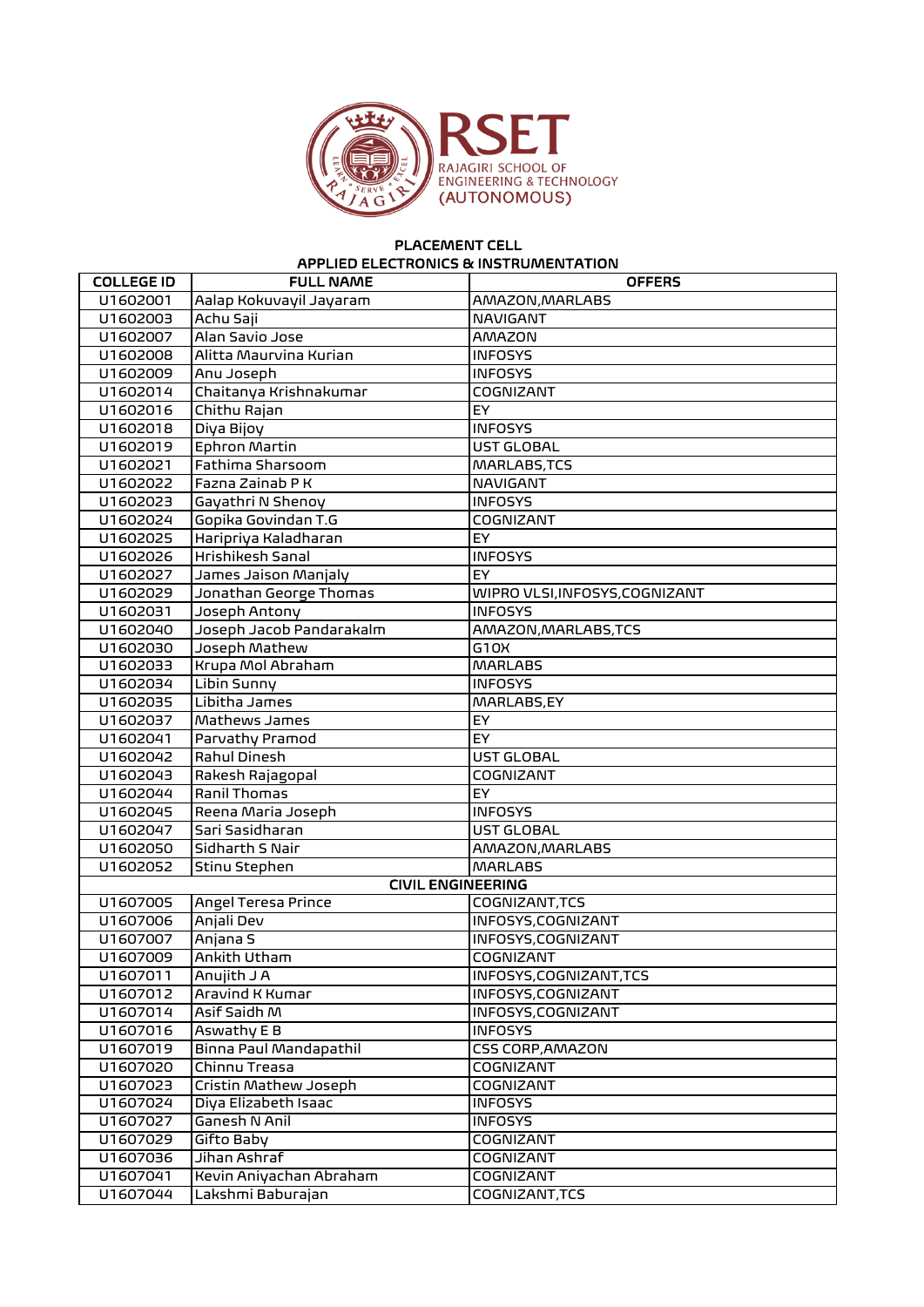| U1607047 | Mathew Mohan Chacko                       | <b>INFOSYS</b>                          |
|----------|-------------------------------------------|-----------------------------------------|
| U1607052 | Ninto Antony                              | <b>INFOSYS</b>                          |
| U1607053 | Niranjana Sunil                           | <b>CSS CORP</b>                         |
| U1607056 | Reeta Shaju                               | <b>CSS CORP</b>                         |
| U1607059 | Rosemary Reggie                           | <b>AMAZON</b>                           |
| U1607062 | Sarath Paul                               | TCS, AMAZON                             |
| U1607063 | Shamalu Mathew                            | INFOSYS, COGNIZANT                      |
| U1607067 | Sunil Mohan Alenchery                     | <b>INFOSYS</b>                          |
| U1607068 | Swathy Manohar                            | <b>COGNIZANT</b>                        |
| U1607069 | Swetha Sunil                              | <b>INFOSYS</b>                          |
| U1607070 | Tessa George Chakola                      | INFOSYS, COGNIZANT                      |
| U1607072 | <b>Trisha Varghese</b>                    | <b>CSS CORP</b>                         |
|          | <b>COMPUTER SCIENCE &amp; ENGINEERING</b> |                                         |
| U1603001 | Aarsha Joji                               | WIPRO, INFOSYS, COGNIZANT, TCS          |
| U1603003 | Aathira Sreenivasan                       | <b>NEUDESIC</b>                         |
| U1603004 | Abil Manoj                                | <b>DEXLOCK</b>                          |
| U1603006 | Abin KA                                   | <b>DEXLOCK</b>                          |
| U1603005 | Abin Varghese Abraham                     | WIPRO, INFOSYS, COGNIZANT, TCS          |
| U1603007 | Abinav Anil                               | <b>WIPRO</b>                            |
| U1603008 | Abit Sebastian                            | WIPRO, INFOSYS, COGNIZANT, TCS          |
| U1603009 | Abiya Sajan                               | WIPRO,COGNIZANT,TCS                     |
| U1603010 | Adwaith K Raj                             | <b>INFOSYS</b>                          |
| U1603011 | Aida Emmanuel                             | <b>INFOSYS, TCS</b>                     |
| U1603012 | Aishwarya V                               | WIPRO, COGNIZANT                        |
| U1603014 | Ajay Issac                                | <b>INFOSYS</b>                          |
| U1603013 | Ajay P Manoj                              | INFOSYS, COGNIZANT                      |
| U1603017 | <b>Akshay Alex</b>                        | QBURST                                  |
| U1603016 | Akshay Raj P S                            | <b>MARLABS</b>                          |
| U1603018 | Akshay Robin                              | INFOSYS, COGNIZANT                      |
| U1603019 | Alaka V Louis                             | INFOSYS, COGNIZANT, TCS                 |
| U1603021 | Alan Reji                                 | INFOSYS, COGNIZANT                      |
| U1603020 | Alan Roy                                  | MARLABS, TCS                            |
| U1603022 | Alba Terese Baby                          | WIPRO, INFOSYS, TCS                     |
| U1603023 | <b>Albin Sunney</b>                       | <b>INFY TQ,COGNIZANT</b>                |
| U1603025 | Aleena Rose Biju                          | WIPRO, INFOSYS, COGNIZANT, TCS          |
| U1603024 | Aleena Thomas                             | INFOSYS, IBM                            |
| U1603026 | Aleesha Andrews                           | WIPRO                                   |
| U1603027 | Alen Antony                               | TATA ELXSI                              |
| U1603028 | Alfas Hakeem P                            | <b>DEXLOCK</b>                          |
| U1603029 | Allen Sam Parayil                         | WIPRO, INFOSYS, COGNIZANT               |
| U1603031 | Alveena Rose Jolly                        | WIPRO, INFOSYS, TCS, TEMENOS            |
| U1603033 | Amal Dinesh                               | <b>TCS, SURVEY SPARROW</b>              |
| U1603032 | Amal Joseph                               | COGNIZANT                               |
| U1603035 | Amalu Sebastian                           | <b>CSS CORP</b>                         |
| U1603037 | Amrita Shaji                              | <b>MARLABS</b>                          |
| U1603038 | Anagha A                                  | <b>INFOSYS</b>                          |
| U1603040 | Aneeta Wilson                             | <b>INFOSYS</b>                          |
| U1603041 | Anetia Faber                              | WIPRO,INFOSYS,INCTURE,COGNIZANT,TCS,IBM |
| U1603042 | Angeline Sara Sabu                        | INFOSYS,COGNIZANT,TCS                   |
| U1603043 | Anisha Mary Joseph                        | WIPRO,INFOSYS,COGNIZANT,TCS,TEMENOS     |
| U1603044 | Anjal Sali                                | WIPRO, INFOSYS, COGNIZANT, TCS          |
| U1603045 | Anjali Venugopal                          | <b>INFOSYS</b>                          |
| U1603046 | Anjitha Raju                              | WIPRO,INFOSYS,COGNIZANT                 |
| U1603047 | Anju S Maria                              | WIPRO, INFOSYS                          |
| U1603048 | Antony Jude E P                           | <b>DEXLOCK</b>                          |
| U1603049 | Anu Mary Abey                             | WIPRO,INFOSYS,COGNIZANT                 |
| U1603051 | Anusree B                                 | INFOSYS, COGNIZANT                      |
| U1603052 | Anusree Raveendran                        | WIPRO, INFOSYS, COGNIZANT, TCS, TEMENOS |
| U1603050 | Anusree S Jith                            | WIPRO,COGNIZANT,TCS,TEMENOS             |
| U1603053 | Aparna Menon S                            | INFOSYS, COGNIZANT, TCS, EY             |
| U1603054 | Aromal Benny                              | WIPRO,COGNIZANT,TCS                     |
| U1603055 | Arun George                               | <b>INFOSYS</b>                          |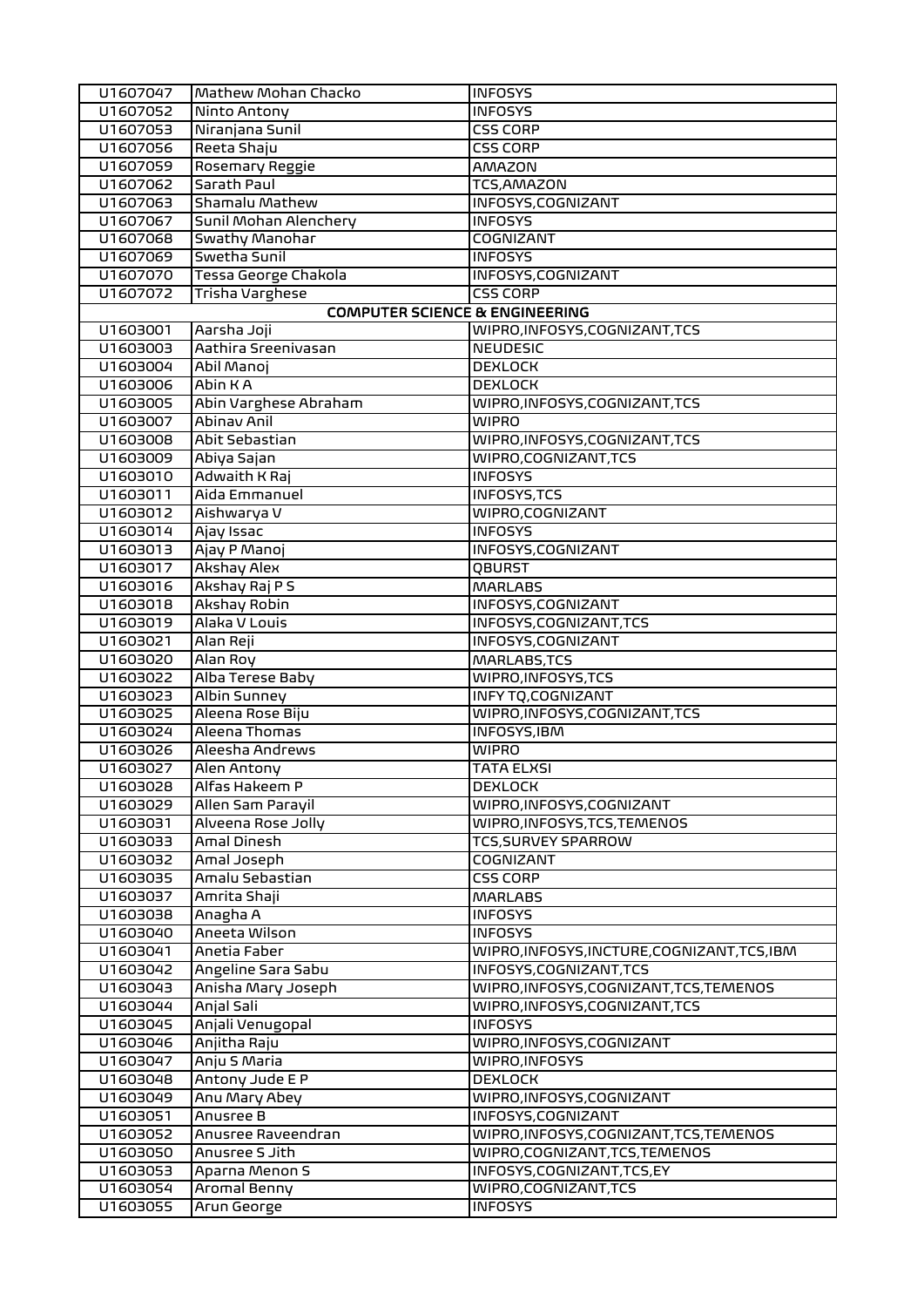| U1603057 | Arun George Thottukandathil   | INFOSYS, COGNIZANT                    |
|----------|-------------------------------|---------------------------------------|
| U1603058 | Arya PS                       | INFOSYS, COGNIZANT                    |
| U1603059 | <b>Ashley Suzanne Mathews</b> | WIPRO, COGNIZANT                      |
| U1603060 | Aswin A                       | WIPRO, INFOSYS, TCS                   |
| U1603061 | Aswin Aravind P               | INFOSYS, COGNIZANT, TCS               |
| U1603063 | Athira M J                    | WIPRO, COGNIZANT                      |
| U1603064 | Athulya D Nair                | WIPRO, INFOSYS, COGNIZANT, VERIZON    |
| U1603065 | Atul Premachandran            | WIPRO, COGNIZANT                      |
| U1603067 | <b>Basil Mathew</b>           | <b>INFOSYS</b>                        |
| U1603066 | Basil Zacharia                | <b>COGNIZANT</b>                      |
| U1603069 | Bennet Joy Pullukkara         | WIPRO, INFOSYS                        |
| U1603070 | Catherine James               | WIPRO, INFOSYS                        |
| U1603071 | Chetana Thashnath             | WIPRO, CARESTACKS                     |
| U1603072 | Chris Muthirakalayil Biju     | <b>COGNIZANT</b>                      |
| U1603073 | Christina Alias               | WIPRO, INFOSYS                        |
| U1603074 | <b>Christy Samuel</b>         | <b>QUEST GLOBAL</b>                   |
| U1603075 | Clerin Kuriakose Mk           | EY.                                   |
| U1603076 | Cyril Simon Lucas             | WIPRO, INFOSYS                        |
| U1603077 | Damian Travis Ablett          | GADGEON                               |
| U1603078 | Dania Mathew                  | EY.                                   |
| U1603079 | David B Alapat                | INNOVATURE LABS, RUBY SEVEN STUDIOS   |
| U1603081 | Devi Jayachandran             | UST GLOBAL                            |
| U1603082 | Divins Mathew                 | WIPRO, COGNIZANT                      |
| U1603085 | Drishya K J                   | INFOSYS,COGNIZANT,TCS,TEMENOS         |
| U1603088 | Edwin CJ                      | WIPRO,INFOSYS,COGNIZANT               |
| U1603087 | Edwin M Jose                  | WIPRO, INFOSYS, COGNIZANT, TCS        |
| U1603091 | Elwin Paulson                 | WIPRO, INFOSYS, COGNIZANT, TCS        |
| U1603092 | <b>Faraz Nazeer</b>           | <b>INFOSYS TQ, INFORMATICA</b>        |
| U1603093 | Farzana C Sajin               | NAVIGANT                              |
| U1603094 | <b>Frederic Thomson</b>       | WIPRO, INFOSYS, COGNIZANT             |
| U1603095 | Gabriel M Beveira             | INFOSYS, COGNIZANT                    |
|          |                               |                                       |
| U1603096 | Ganga Paul                    | <b>WIPRO</b>                          |
| U1603097 | Gautham Madathil Gopinath     | <b>CARESTACKS</b>                     |
| U1603098 | Gautham R                     | <b>MARLABS</b>                        |
| U1603099 | Gayathri Jaydharan Nair       | WIPRO, INFOSYS, IBM                   |
| U1603101 | <b>Glorin Vincent</b>         | INFOSYS, COGNIZANT                    |
| U1603102 | Gopika Jyothish               | <b>INFOSYS</b>                        |
| U1603103 | Gopika Menon                  | <b>INFOSYS</b>                        |
| U1603105 | Harsha Karun M V              | INFOSYS, COGNIZANT, VERIZON           |
| U1603106 | Hashim Mohamed Salim          | WIPRO, INFOSYS, COGNIZANT             |
| U1603107 | ljas Saleem                   | WIPRO, INFOSYS, TCS                   |
| U1603108 | Indhu P J                     | LITMUS <sub>7</sub>                   |
| U1603109 | <b>Irene Rose</b>             | WIPRO, INFOSYS, COGNIZANT, TEMENOS    |
| U1603110 | Irene Sara Jaimon             | EY                                    |
| U1603112 | Jacob Mohan Chacko            | <b>INFOSYS</b>                        |
| U1603113 | Jean Anna Johnson             | WIPRO, INFOSYS, COGNIZANT, TCS        |
| U1603114 | Jesmin Joshy                  | RIA ADVISORY                          |
| U1603115 | Jesreen Joseph                | INFOSYS, COGNIZANT, TEMENOS           |
| U1603116 | Jince P George                | WIPRO, INFOSYS                        |
| U1603117 | Jobin Sam Johnson             | NEUDESIC, REDBLACK                    |
| U1603118 | Joe V Elenjickal              | WIPRO,INFOSYS,TCS                     |
| U1603119 | Joe Vithayathil               | <b>REDBLACK</b>                       |
| U1603121 | Johan Shaji                   | INFOSYS, COGNIZANT, TCS, VERIZON      |
| U1603122 | Johns Bovas                   | TCS,TATA ELXSI                        |
| U1603123 | Jomin Vijilin C               | <b>INFOSYS</b>                        |
| U1603124 | Kate Maria George             | WIPRO,INFOSYS,IBM                     |
| U1603125 | Kiran Basil Paul              | INFOSYS, COGNIZANT                    |
| U1603126 | <b>Kishor Divya</b>           | WIPRO, INFOSYS, COGNIZANT, VERIZON    |
| U1603127 | Krishna T S                   | WIPRO, INFOSYS, TCS                   |
| U1603128 | Krishnaprasad T P             | <b>MARLABS</b>                        |
| U1603131 | Linta Merin Joly              | WIPRO,INFOSYS,COGNIZANT,TCS,COMMVAULT |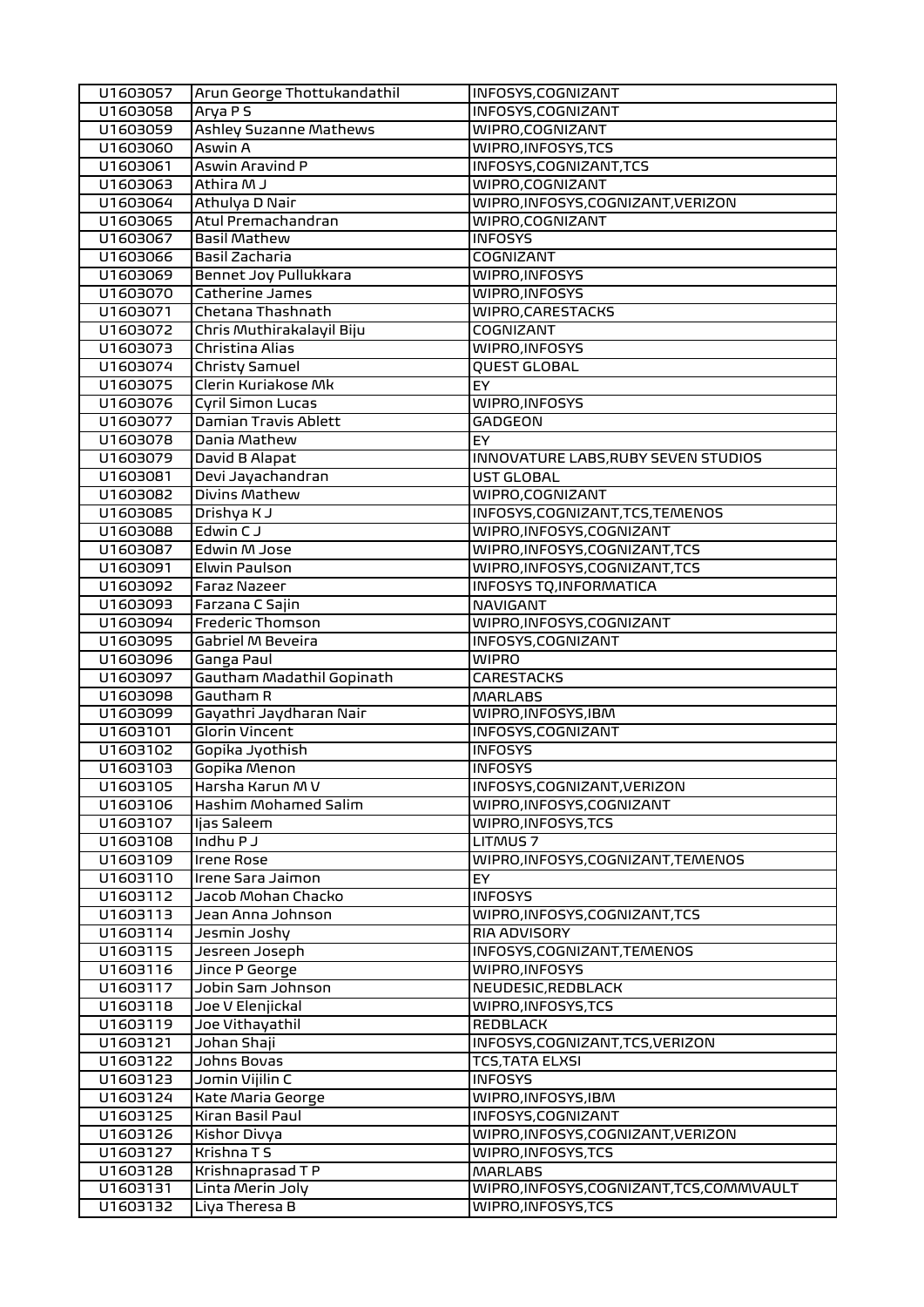| U1603133 | Mahima Jojee John              | WIPRO, INFOSYS, COGNIZANT, TCS                 |
|----------|--------------------------------|------------------------------------------------|
| U1603134 | Malavika K                     | WIPRO, COGNIZANT, TCS                          |
| U1603135 | Malavika Sajeesh               | WIPRO, INFOSYS, COGNIZANT, TCS, VERIZON        |
| U1603136 | Mariam Paulachan Vezhaparamban | EY                                             |
| U1603137 | Mathew Jacob Kavalam           | EY                                             |
| U1603138 | Mathew Kandirickal             | MARLABS, CARESTACKS                            |
| U1603139 | Matthew James                  | <b>INFOSYS TQ, INFORMATICA</b>                 |
| U1603175 | Revathy M                      | INCTURE, INFOSYS, TCS                          |
| U1603141 | Meera Prasad                   | WIPRO, INFOSYS                                 |
| U1603142 | Meghana R                      | WIPRO, INFOSYS, COGNIZANT                      |
| U1603144 | Milu Prince                    | WIPRO, INFOSYS, COGNIZANT, TCS                 |
| U1603146 | Minna Saju                     | <b>INFOSYS</b>                                 |
| U1603147 | Mohammed Riswan Thekkedath     | INFOSYS, COGNIZANT                             |
| U1603148 | Mubashira Mk                   | WIPRO,COGNIZANT                                |
| U1603149 | Muhammad Azhar Musthafa        | INFOSYS, COGNIZANT, TCS                        |
| U1603152 | Namita Santhosh                | INFOSYS, COGNIZANT                             |
| U1603153 | Nancy Shaji                    | INFOSYS, COGNIZANT                             |
| U1603154 | Navaneeth Sunil                | <b>INFOSYS, TCS</b>                            |
| U1603155 | Nazrin Faizy                   | WIPRO, INFOSYS                                 |
| U1603156 | Neeraj S                       | WIPRO, INFOSYS, COGNIZANT SALES FORCE          |
| U1603158 | Neha Kartha                    | <b>TATA ELXSI</b>                              |
| U1603159 | Neha Santhosh                  | <b>WIPRO</b>                                   |
| U1603160 | Nikhila Joshy                  | INFOSYS, COGNIZANT                             |
| U1603161 | Nimitha Thankachan             | INFOSYS, COGNIZANT, TCS                        |
| U1603162 | Nimsha Basheer                 | INFOSYS, COGNIZANT, TCS                        |
| U1603163 | Nirmal K Sugunan               | WIPRO, INFOSYS, COGNIZANT                      |
| U1603164 | Nirmaljith Cletus              | INFOSYS, COGNIZANT, TCS, VERIZON               |
| U1603165 | Nithi Thomas                   | <b>COGNIZANT</b>                               |
| U1603166 | Nizva Aasiya P S               | <b>SALVE MARIA</b>                             |
| U1603167 | Parvathy Venugopal             | INFOSYS, COGNIZANT                             |
| U1603168 | Paul Joy                       | <b>INCTURE</b>                                 |
| U1603169 | Pooja Vinod                    | INFOSYS, TCS DIGITAL, MICROSOFT                |
| U1603171 | Rahul Jimmy                    | INFOSYS, COGNIZANT, TCS                        |
| U1603174 | Reshma Sudarsan                | COGNIZANT, TCS                                 |
| U1603176 | Rinso Rojas                    | <b>WIPRO</b>                                   |
| U1603178 | Riya Joju Aynical              | WIPRO, INFOSYS, COGNIZANT, TCS, TEMENOS        |
| U1603179 | Riyaz Rahman                   | WIPRO, INFOSYS                                 |
| U1603180 | Rony Joy Thekkan               | QBURST                                         |
| U1603182 | Rose Mary Jobin                | <b>MARLABS</b>                                 |
| U1603181 | Rose Tom                       | INFOSYS, COGNIZANT                             |
| U1603198 | S Sidharth                     | <b>INFOSYS</b>                                 |
| U1603183 | Sadiq Naizam                   | INFOSYS, COGNIZANT                             |
| U1603185 | Sai Bharath Krishna            | WIPRO, INFOSYS, COGNIZANT, TEMENOS             |
| U1603187 | Sandra Alex                    | INFOSYS, COGNIZANT                             |
| U1603188 | Saniya Cicy Babu               | RAPID VALUE                                    |
| U1603190 | Sayanth R Nath                 | INFOSYS, COGNIZANT                             |
| U1603191 | Sebin Poulose                  | INFOSYS, COGNIZANT                             |
| U1603192 | Selma Majeed                   | INFOSYS, COGNIZANT                             |
| U1603194 | <b>Sharig Mohammed Shajir</b>  | WIPRO, INFOSYS, COGNIZANT, TCS                 |
| U1603195 | Shehza Fathima                 | WIPRO, INFOSYS, COGNIZANT, TCS                 |
| U1603196 | Shone Thomas                   | INFY TQ, COGNIZANT, TCS                        |
| U1603197 | Shruthi Thampan                | INFOSYS, TCS                                   |
| U1603200 | Sooraj S                       | <b>INFORMATICA</b>                             |
| U1603201 | Sreehari R                     | INCTURE, WIPRO, TCS                            |
| U1603202 | Stephy Romichan                | INFOSYS, COGNIZANT, TCS, IBM                   |
| U1603203 | Steve Jose                     | WIPRO, INFOSYS, COGNIZANT, COGNIZANT SALES FOR |
| U1603204 | Sudeep Reji Alex               | INFOSYS, COGNIZANT                             |
| U1603205 | Sujith Sam Joseph              | INFOSYS, COGNIZANT                             |
| U1603207 | Suraj Prasannan Nair           | WIPRO, COGNIZANT, TCS                          |
| U1603208 | Swathika Manu Cheriyamangad    | WIPRO, COGNIZANT, TCS                          |
| U1603150 | T S Muhammad Hisham            | <b>WIPRO</b>                                   |
| U1603209 | Tom Moni                       | WIPRO, INFOSYS, COGNIZANT, BYJU'S              |
|          |                                |                                                |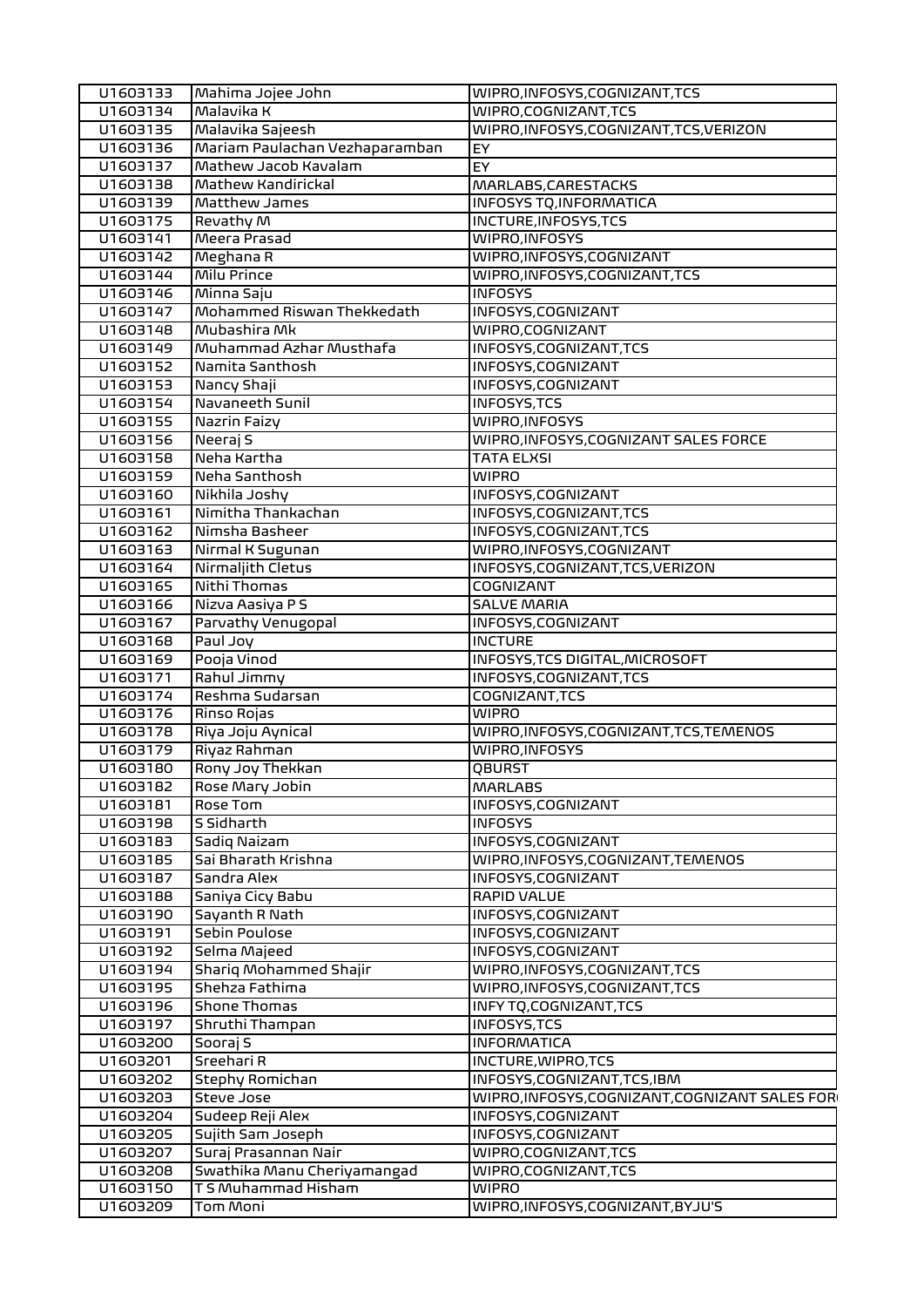| U1603210 | Vijil V Varghese                        | <b>INFOSYS</b>                 |
|----------|-----------------------------------------|--------------------------------|
| U1603211 | Vishnu Baiju                            | <b>WIPRO</b>                   |
| U1603213 | Winnie Mathew                           | INFOSYS, COGNIZANT, VERIZON    |
|          | ELECTRONICS & COMMUNICATION ENGINEERING |                                |
| U1601002 | Abhijit Varghese                        | <b>TCS</b>                     |
| U1601003 | Abhirami.K.K                            | IBM, MARLABS                   |
| U1601004 | Abraham Zachariah                       | QUEST GLOBAL                   |
| U1601007 | Aishwarya George                        | <b>INFOSYS</b>                 |
| U1601008 | Aiswarya Sajo                           | <b>CSS CORP, MARLABS</b>       |
| U1601010 | Akhila John                             | QUEST GLOBAL                   |
| U1601011 | Akhilmon Reji                           | COGNIZANT, TCS                 |
| U1601013 | Akshay Raj                              | EY                             |
| U1601016 | Aleena Denny Cherpanath                 | <b>INFOSYS</b>                 |
| U1601015 | Aleena Thomas                           | INFOSYS, IBM                   |
| U1601017 | Aleena Varghese                         | INFOSYS, COGNIZANT, TCS        |
| U1601018 | Aleesha Joji                            | <b>UST GLOBAL</b>              |
| U1601020 | Alex T Mathew                           | INFOSYS, COGNIZANT, KALKITECH  |
| U1601021 | Alisa Magdeline Rodrigues               | COGNIZANT                      |
| U1601023 | Amal Chandra                            | <b>CERIUM SYSTEMS</b>          |
| U1601027 | Amrita Elsa Vettiyil                    | WIPRO VLSI                     |
| U1601028 | Amy Maria Paulose                       | QUEST GLOBAL                   |
| U1601192 | Anand Radhakrishnan Kamath              | <b>VOYON TECHNOLOGIES</b>      |
| U1601030 | Anirudh Unni                            | <b>ACSIA TECHNOLOGIES</b>      |
| U1601032 | Annet Jolly                             | <b>COGNIZANT</b>               |
| U1601033 | Annmary K Baby                          | CSS CORP, AMAZON, CONFIANZ     |
| U1601035 | <b>Antony Poulose</b>                   | <b>MARLABS</b>                 |
| U1601036 | Anupama KR                              | EY                             |
| U1601038 | Anupriya A                              | TCS                            |
| U1601037 | Anupriya K                              | <b>INFOSYS</b>                 |
| U1601039 | Anushka Joseph                          | <b>INFOSYS</b>                 |
| U1601042 | Aravind S Raj                           | AMAZON                         |
| U1601043 | Architha Ajith                          | <b>INFOSYS</b>                 |
| U1601045 | Arsha S Shybu                           | <b>MARLABS</b>                 |
| U1601046 | Asha P Varghese                         | <b>INFOSYS</b>                 |
| U1601047 | Ashna Joy                               | COGNIZANT                      |
| U1601051 | Athulya Sunil                           | <b>INFOSYS</b>                 |
| U1601053 | Avanija Ajith                           | TCS                            |
| U1601054 | Azin Sunny                              | QUEST GLOBAL                   |
| U1601056 | Bentom Binoy                            | INFOSYS, COGNIZANT             |
| U1601057 | Bhagya Accal Philip                     | <b>MARLABS</b>                 |
| U1601058 | <b>Brian Mathew</b>                     | INFOSYS, TCS                   |
| U1601059 | Caroline Baby Joseph                    | QUEST GLOBAL                   |
| U1601061 | Chithralekha R                          | <b>INFOSYS</b>                 |
| U1601063 | Deva Amritha A. S.                      | EY.                            |
| U1601115 | A N Mohammed Shinas                     | TATA ELXSI                     |
| U1601067 | Diya Joe                                | <b>IBS SOFTWARE</b>            |
| U1601068 | Diya Puthenpurayil Sanil                | <b>QUEST GLOBAL</b>            |
| U1601034 | E A Anshad Jaleel                       | <b>ACSIA TECHNOLOGIES</b>      |
| U1601071 | Elizabeth Clara Joseph                  | <b>INFOSYS</b>                 |
| U1601072 | <b>Emmanuel George</b>                  | <b>INFOSYS</b>                 |
| U1601076 | George Devid John Thekkineth            | <b>EXPERION TECHNOLOGIES</b>   |
| U1601079 | Harikrishnan Nair                       | <b>INFOSYS</b>                 |
| U1601080 | Harit Predeep                           | <b>INFOSYS</b>                 |
| U1601081 | Heba C Josy                             | MARLABS, CAPGEMINI, EY         |
| U1601083 | Huda Ebrahim                            | EY                             |
| U1601084 | Infant Adarsh Gigimon                   | INFOSYS, COGNIZANT             |
| U1601086 | Jaison lype Easaw                       | WIPRO VLSI, INFOSYS, COGNIZANT |
| U1601087 | Jaseem Jamal Panikkaveetil              | COGNIZANT, TCS                 |
| U1601088 | Jeffin George Johnson                   | WIPRO VLSI, INFOSYS            |
| U1601092 | Jinitha Joel                            | QUEST GLOBAL                   |
| U1601094 | Joseph Savio                            | <b>INFOSYS</b>                 |
| U1601096 | Karol Jaimon Joseph                     | <b>INFOSYS</b>                 |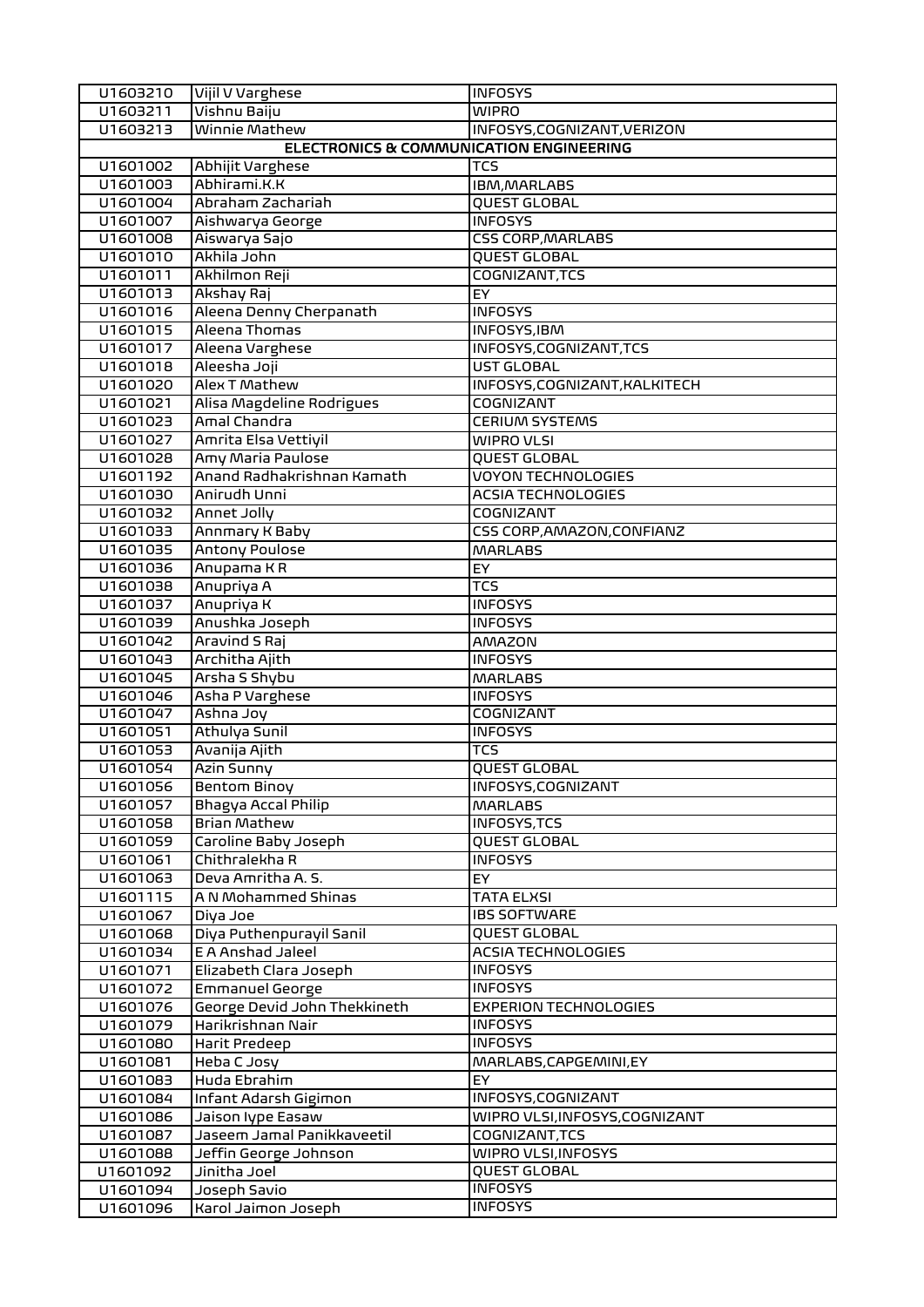| U1601097             | <b>Karthik B</b>                     | <b>INFOSYS</b>                      |
|----------------------|--------------------------------------|-------------------------------------|
| U1601098             | <b>Keerthy S</b>                     | MARLABS, TCS                        |
| U1601099             | <b>Kelvin Tony</b>                   | WIPRO VLSI                          |
| U1601100             | Krishna P                            | INFOSYS, COGNIZANT                  |
| U1601101             | Krishnendu R                         | QUEST GLOBAL                        |
| U1601102             | Liz Abraham                          | <b>INFOSYS</b>                      |
| U1601104             | Maanas Siraj                         | MARLABS, CERIUM SYSTEMS             |
| U1601105             | Malavika Vinod                       | INFOSYS, TCS                        |
| U1601106             | Maria George                         | <b>INFOSYS</b>                      |
| U1601109             | Mebin Jose Babu                      | WIPRO VLSI, INFOSYS, COGNIZANT, TCS |
| U1601111             | Merin Markose                        | COGNIZANT                           |
| U1601114             | Mohammed Mishal Sageer               | <b>MITSOGO</b>                      |
| U1601113             | Mohammed Shahimshah                  | <b>TEK SYSTEMS</b>                  |
| U1601117             | Naicy Naison                         | WIPRO VLSI, INFOSYS                 |
| U1601119             | Nandakishore.S                       | INFOSYS, COGNIZANT                  |
| U1601122             | Navya Santhosh Nair                  | <b>INFOSYS</b>                      |
| U1601123             | Nazbin.C.S                           | AMAZON                              |
| U1601124             | Neenu Ann Mathew                     | EY                                  |
| U1601125             | Neslin Fathima                       | <b>UST GLOBAL</b>                   |
| U1601127             | Nihal Noushad                        | <b>CSS CORP, UST GLOBAL</b>         |
| U1601129             | Nimmy John                           | <b>COGNIZANT</b>                    |
| U1601131             | <b>Nobel Prince</b>                  | <b>CARESTACKS</b>                   |
| U1601132             | Parveen KA                           | WIPRO VLSI,INFOSYS,COGNIZANT        |
| U1601133             | Prabhav Thejaswi K                   | <b>MARLABS</b>                      |
| U1601135             | Rahul R                              | <b>QUEST GLOBAL</b>                 |
| U1601134             | Rahul Xavier                         | <b>INFY TQ, TCS DIGITAL</b>         |
| U1601137             | Reenu Varghese                       | <b>MARLABS</b>                      |
| U1601138             | Remy Manackaparambil James.          | <b>MARLABS</b>                      |
| U1601140             | Renie John                           | <b>CSS CORP</b>                     |
| U1601141             | Richard Kurian                       | AMAZON, MARLABS, RAPID VALUE        |
| U1601142             | Rikita Rockey                        | EY                                  |
|                      |                                      |                                     |
| RET16EC145           | <b>Rithul KA</b>                     | <b>CARESTACKS</b>                   |
| U1601145             | Rithuna.S.K                          | TCS,EY                              |
| U1601147             | Rogers Mathews                       | <b>INFOSYS</b>                      |
| U1601148             | Rosalind Margaret Paulson            | EY.                                 |
| U1601149             | Rose J Thomas                        | COGNIZANT                           |
| U1601150             | Rose Mathew                          | RAPID VALUE                         |
| U1601151             | Roshan Mathew                        | <b>INFOSYS</b>                      |
| U1601155             | Sandra Fulgence V                    | <b>MARLABS</b>                      |
| U1601158             | Sarang Ratheesh                      | <b>HEXAWARE</b>                     |
| U1601160             | Savio Reji Jose                      | QUEST GLOBAL                        |
| U1601161             | Seira Elizebeth Mathew               | <b>INFOSYS</b>                      |
| U1601162             | Shahala Hakkim                       | <b>MARLABS</b>                      |
| U1601163             | Shehzad Ibrahim .K. M                | WIPRO VLSI, INFOSYS, COGNIZANT, TCS |
| U1601164             | Sherin Paul                          | TCS                                 |
| U1601165             | Shoalia Regi K.G.                    | G10X,EY                             |
| RET16EC169           | Shwetha P Sandeep                    | <b>QUEST GLOBAL</b>                 |
| U1601170             | Sibin Varghese                       | <b>HEXAWARE</b>                     |
| U1601176             | Sruthi G                             | <b>TCS, QUEST GLOBAL</b>            |
| U1601177             | Sruthi Mahendiran                    | COGNIZANT                           |
| U1601180             | Suji Joseph                          | WIPRO VLSI                          |
| U1601181             | Suraj Varghese Mathew                | AMAZON, MARLABS, PWC AC             |
| U1601182             | Sweta Satish                         | INFOSYS, TCS                        |
| U1601183             | Tabitha Mary Oommen                  | INFOSYS, TCS                        |
| U1601184             | Varghese Paul Srambical              | EY                                  |
| U1601185             | Victor MV                            | <b>HEXAWARE</b>                     |
| U1601189             | Vivek Murali Pisharody               | TCS                                 |
|                      | ELECTRICAL & ELECTRONICS ENGINEERING |                                     |
| U1605003             | Adithya Prakash Pai K                | INFOSYS.COGNIZANT                   |
| U1605004             | Alisha Jose Kattikaran               | INFOSYS, COGNIZANT, TCS             |
| U1605008<br>U1605009 | Anna Sunny<br>Aparna.R.Nair          | <b>MARLABS</b>                      |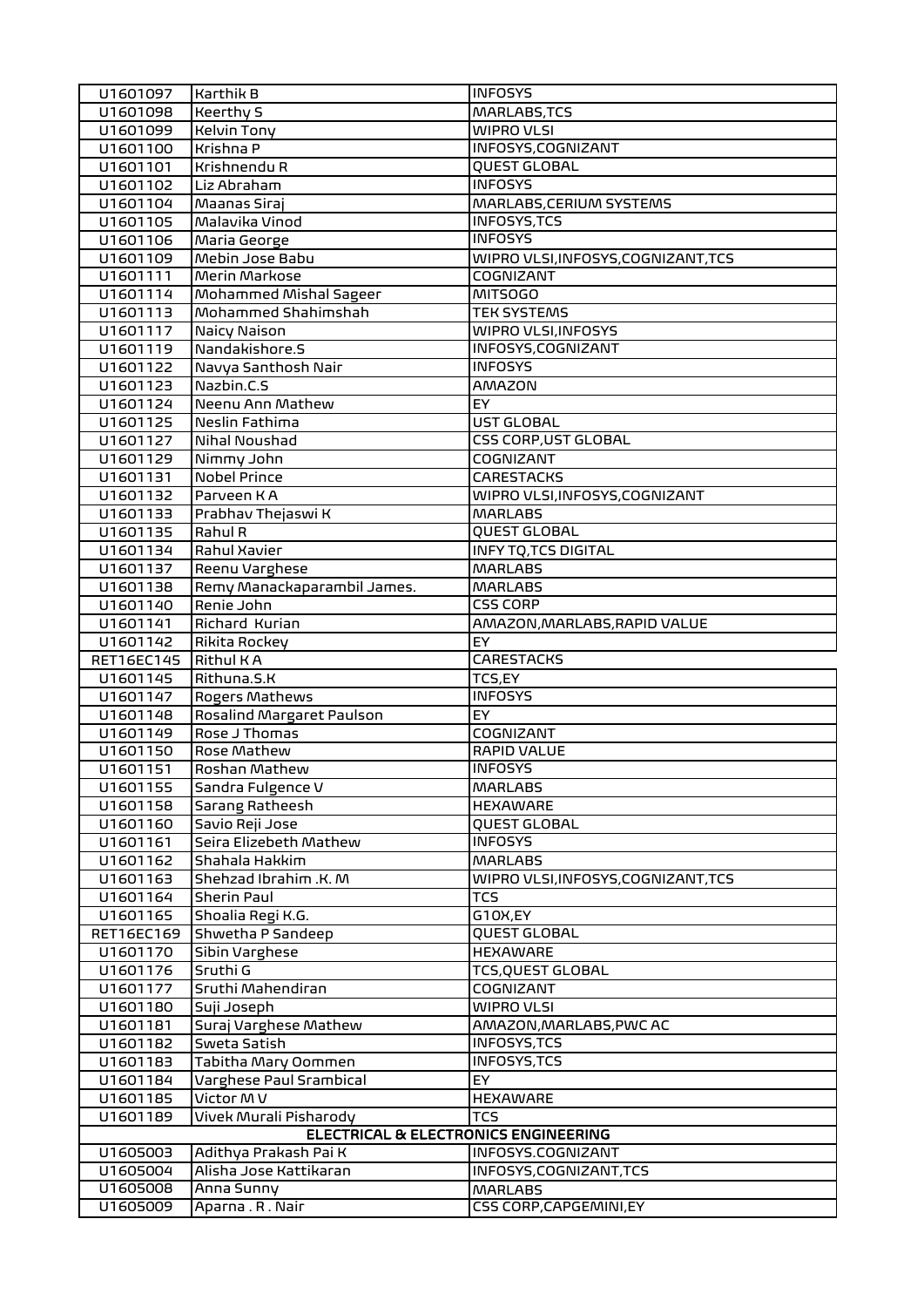| U1605012             | Arun Shoby                          | <b>MARLABS</b>                                           |
|----------------------|-------------------------------------|----------------------------------------------------------|
| U1605013             | Arya P                              | <b>MARLABS</b>                                           |
| U1605015             | Behanan Saju                        | EY                                                       |
| U1605016             | Benita Mariam Biju                  | EY                                                       |
| U1605019             | <b>Blessil Alias</b>                | <b>MARLABS</b>                                           |
| U1605022             | Catherine Jaibee                    | INFOSYS, COGNIZANT, TCS                                  |
| U1605025             | Elsa J Nalappat                     | <b>MARLABS</b>                                           |
| U1605028             | Evelyn Mariah                       | <b>INFOSYS</b>                                           |
| U1605029             | Fasna Savad Valiyaveettil           | COGNIZANT                                                |
| U1605033             | Jesudas Damasie                     | <b>CSS CORP, AMAZON</b>                                  |
| U1605035             | Jithin Gijo Varghese                | <b>INFOSYS</b>                                           |
| U1605038             | <b>Kevin Babu</b>                   | EY                                                       |
| U1605043             | Merlin Siji                         | QUEST GLOBAL                                             |
| U1605046             | Mohammed Suhail N                   | QBURST                                                   |
| U1605048             | Naveen Johny                        | <b>MARLABS</b>                                           |
| U1605050             | Neena Elsa Davis                    | <b>INFOSYS</b>                                           |
| U1605031<br>U1605051 | Palathingal Jeffin George           | <b>MITSOGO</b><br>INFOSYS, COGNIZANT                     |
|                      | Parvathy Siju<br>Resmi Ravindranath |                                                          |
| U1605053<br>U1605054 | Riya Elizabeth Alex                 | <b>EY</b><br><b>INFOSYS</b>                              |
| U1605055             | Rohit Sekhar                        | <b>MARLABS</b>                                           |
| Ui605006             | S.Ananthakrishnan                   | <b>MARLABS</b>                                           |
| U1605058             | Sanjana L                           | INFOSYS, COGNIZANT, TCS                                  |
| U1605062             | Sharath. V. S                       | <b>TCS</b>                                               |
| U1605063             | Sneha Ramakrishnan T                | <b>INFOSYS</b>                                           |
| U1605066             | Teena Jaison                        | <b>INFOSYS</b>                                           |
| U1605067             | Varsha Prasad                       | QUEST GLOBAL                                             |
| U1605068             | Yadhunandanan P.                    | COGNIZANT                                                |
|                      | <b>INFORMATION TECHNOLOGY</b>       |                                                          |
| U1604001             | Aaqib Mohammed Sali                 | <b>TATA ELXSI</b>                                        |
| U1604002             | Abby Oommen Parayil                 | EY                                                       |
| U1604003             | Adheetha O V                        | INFOSYS, TCS, TEMENOS                                    |
| U1604004             | Afnan Rafeek                        | COGNIZANT, TCS                                           |
| U1604005             | Aiswarya Ashok Kumar                | WIPRO, COGNIZANT, TCS                                    |
| U1604006             | Ajay Tom                            | <b>EY</b>                                                |
| U1604007             | Akhansha Prashil<br>Alisha Alex     | WIPRO, COGNIZANT<br><b>INFOSYS</b>                       |
| U1604011<br>U1604012 | Amitha George                       | EY.                                                      |
| U1604014             | Andrew Kurian Perayil               | WIPRO, INFOSYS, COGNIZANT                                |
| U1604016             | Anju Shibu                          | NAVIGANT                                                 |
| U1604017             | Anna Mathew                         | QUEST GLOBAL                                             |
| U1604018             | Anna Susan Joshy                    | EY                                                       |
| U1604019             | Ansha Fathima                       | MARLABS, EY                                              |
| U1604020             | Anusha Sasidharan                   | EY                                                       |
| U1604021             | Ashil Muhammod Rafique              | <b>CSS CORP</b>                                          |
| U1604023             | Aswathi                             | WIPRO, INFOSYS                                           |
| U1604027             | Christeena Mathew                   | <b>INFOSYS</b>                                           |
| U1604028             | Darsana N                           | <b>WIPRO</b>                                             |
| U1604029             | Denil John Titus                    | EY.                                                      |
| U1604030             | Deon Sunny Kadavumkal               | AMAZON, MARLABS, RIA ADVISORY                            |
| U1604031             | Emmanuel S Aykara                   | EY.                                                      |
| U1604032             | Enfa Rose George                    | <b>INCTURE</b>                                           |
| U1604033<br>U1604035 | Hail Mary Abraham                   | INFOSYS, COGNIZANT, COGNIZANT SALES FORCE<br>CONFIANZ,EY |
| U1604036             | Jayasree G<br>Jewel Baby            |                                                          |
| U1604037             | Jim Thomas                          | MARLABS, TCS, CONFIANZ<br><b>INFOSYS</b>                 |
| U1604038             | Jimin T Varghese                    | WIPRO, INFOSYS                                           |
| U1604040             | Karthik N Menon                     | INCTURE, WIPRO, INFOSYS                                  |
| U1604041             | <b>Kevin Thomas</b>                 | WIPRO, INFOSYS, COGNIZANT                                |
| U1604042             | Malavika C                          | WIPRO, INFOSYS, COGNIZANT                                |
| U1604043             | Merin Kuriakose                     | INFOSYS, TCS                                             |
| U1604049             | Noora K.S                           | MARLABS, TCS                                             |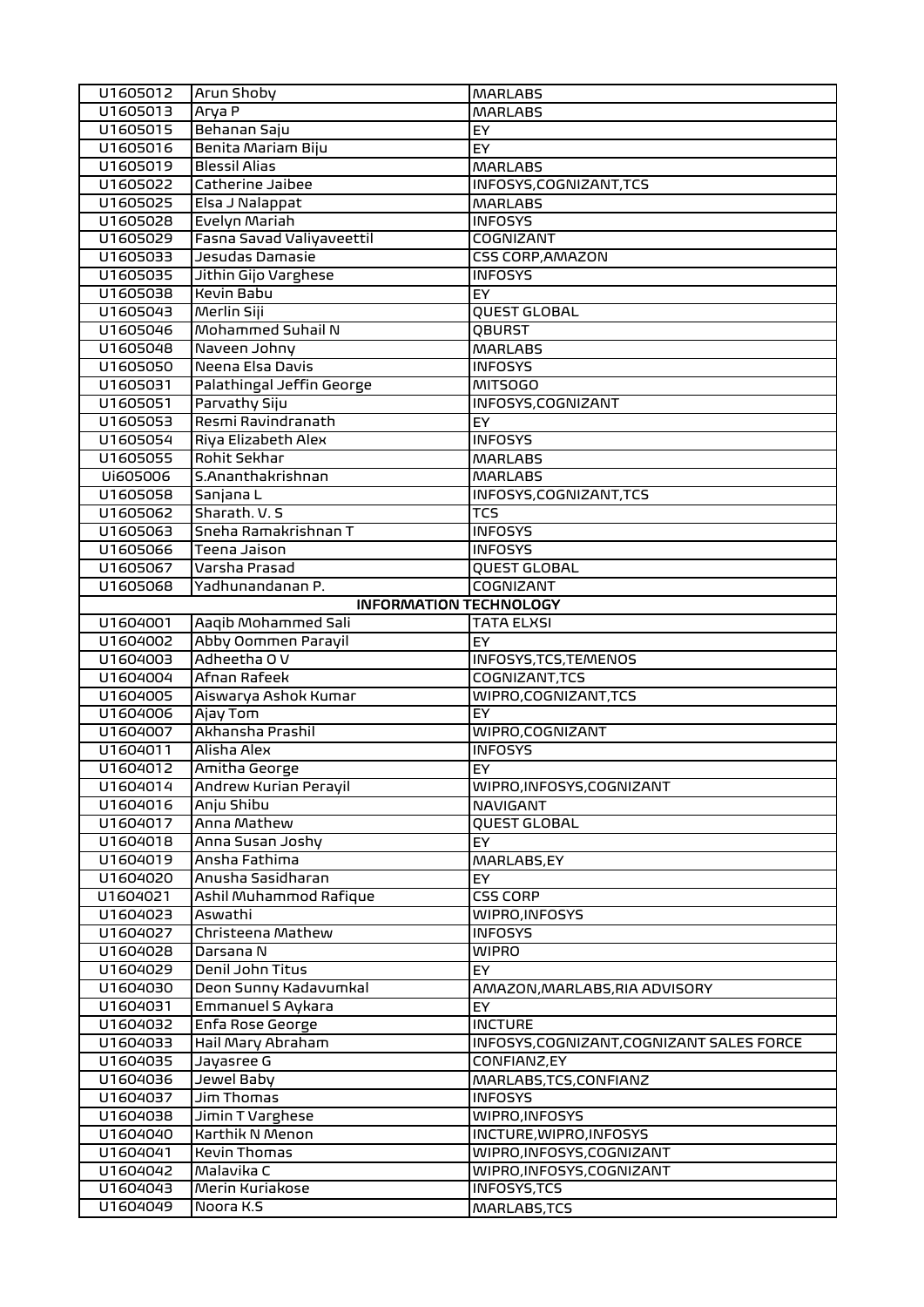| U1604050 | Reesa Susan Sabu              | <b>INFOSYS</b>                             |
|----------|-------------------------------|--------------------------------------------|
| U1604052 | Rima Shukoor                  | MARLABS, RIA ADVISORY                      |
| U1604053 | <b>Ritty Varghese</b>         | WIPRO, INFOSYS, EY                         |
| U1604056 | Riya Benoy                    | WIPRO, INFOSYS                             |
| U1604054 | Riya Davis                    | <b>INFOSYS</b>                             |
| U1604055 | Riya George                   | WIPRO, INFOSYS, COGNIZANT                  |
| U1604058 | Rohan Sydney                  | <b>DEXLOCK</b>                             |
| U1604059 | Sachin Manoj                  | <b>CARESTACKS</b>                          |
| U1604060 | Sahla Muhammed Ali            | INFOSYS, COGNIZANT, TCS                    |
| U1604064 | Shahzia Shams                 | <b>COGNIZANT</b>                           |
| U1604065 | Shama Anjoom                  | INCTURE, INFOSYS, COGNIZANT                |
| U1604066 | Simi Mathew                   | INFOSYS, COGNIZANT                         |
| U1604067 | Sona Rose Joby                | <b>INFOSYS</b>                             |
| U1604070 | Zacharia Kuthukallumkal Alex  | <b>RUBY SEVEN STUDIOS</b>                  |
|          | <b>MECHANICAL ENGINEERING</b> |                                            |
| U1606008 | Ajai Antony Nalkara           | INFOSYS, COGNIZANT, ROBERT BOSCH           |
| U1606011 | Ajay Jude Lopez               | QBURST                                     |
| U1606013 | <b>Akhil P</b>                | COGNIZANT                                  |
| U1606017 | Akshay Antony                 | <b>AMAZON</b>                              |
| U1606016 | Akshay Pradeep                | <b>INFOSYS</b>                             |
| U1606021 | Allen Varghese                | <b>INFOSYS</b>                             |
| U1606027 | Anand.M                       | WAREIQ LOGISTICS PVT LTD                   |
| U1606029 | Anas PT                       | AMAZON                                     |
| U1606031 | Anoop Chacko                  | <b>INFOSYS</b>                             |
| u1606034 | M. nujnA                      | INFOSYS, COGNIZANT                         |
| U1606035 | Arun Jose                     | <b>INFOSYS</b>                             |
| U1606036 | Arun P Vijayan                | INFOSYS, COGNIZANT                         |
| U1606038 | Ashwin Kuriakose              | INFOSYS, COGNIZANT                         |
| U1606040 | Aswin Samuel Madathilethu     | <b>INFOSYS</b>                             |
| U1606014 | A.V.L.S.P.Srikar              | WIPRO, AMPHENOL FCI                        |
| U1606042 | Bharath Vinayan Menon         | PINCLICK PROPERTY MANAGEMENT               |
| U1606044 | Cherry Mathew Roy             | <b>INFOSYS</b>                             |
| U1606045 | Christo Sibi                  | <b>BERNHARD SHIP MANAGEMENT</b>            |
| u1606047 | Deepu Martin                  | <b>AMAZON</b>                              |
| U1606055 | Febin Shoby Therattil         | <b>ROBERT BOSCH</b>                        |
| U1606061 | Gerald Joy Chakkoria          | COGNIZANT                                  |
| U1606062 | Glenn K Vaidyan               | <b>INFOSYS</b>                             |
| U1606064 | Goutham V M                   | INFOSYS, ROBERT BOSCH, TUBE INVESTMENTS    |
| U1606067 | Iwin Thomas                   | INFOSYS, COGNIZANT                         |
| U1606068 | Jacob James                   | <b>INFOSYS</b>                             |
| U1606071 | James Jim Parappallil         | <b>WIPRO</b>                               |
| U1606073 | Jeff Tony                     | INFOSYS, COGNIZANT                         |
| U1606074 | Jerin Abraham                 | <b>INFOSYS</b>                             |
| U1606076 | Jishnu Mohanan                | <b>AZENTIO</b>                             |
| U1606077 | noandol nidol                 | <b>NUEDESIC</b>                            |
| U1606078 | Joel Jetto                    | <b>INFOSYS</b>                             |
| U1606080 | John Augustine                | COGNIZANT, NAVIGANT, ROBERT BOSCH          |
| U1606081 | John Tojo                     | COGNIZANT                                  |
| U1606087 | Kiran P Vijayan               | TCS                                        |
| U1606089 | Kishore Krishna P             | <b>INFOSYS</b>                             |
| U1606090 | Krishnanunni S                | <b>INFOSYS</b>                             |
| U1606091 | Krishnashree S                | AMAZON, ROBERT BOSCH                       |
| U1606112 | K R Rakesh Krishnan           | INFOSYS, COGNIZANT, AMPHENOL FCI           |
| U1606094 | Mathew Joseph                 | WIPRO,COGNIZANT                            |
| U1606104 | Naveen Augustine              | <b>INFOSYS</b>                             |
| U1606105 | Neeraj Davis                  | <b>INFOSYS</b>                             |
| U1606106 | Nipul Jose                    | INFOSYS, COGNIZANT                         |
| U1606115 | Rinu Seba Joemon              | CSS CORP, CARESTACKS, TRUKKER TECHNOLOGIES |
| U1606117 | Rohin M Thomas                | INFOSYS, COGNIZANT                         |
| u1606119 | Roshan Fadil K C              | <b>GRAVITECH</b>                           |
| U1606121 | Sharanya S Ajith              | <b>COGNIZANT</b>                           |
| U1606124 | Sraya Ann Sujith              | INFOSYS, COGNIZANT                         |